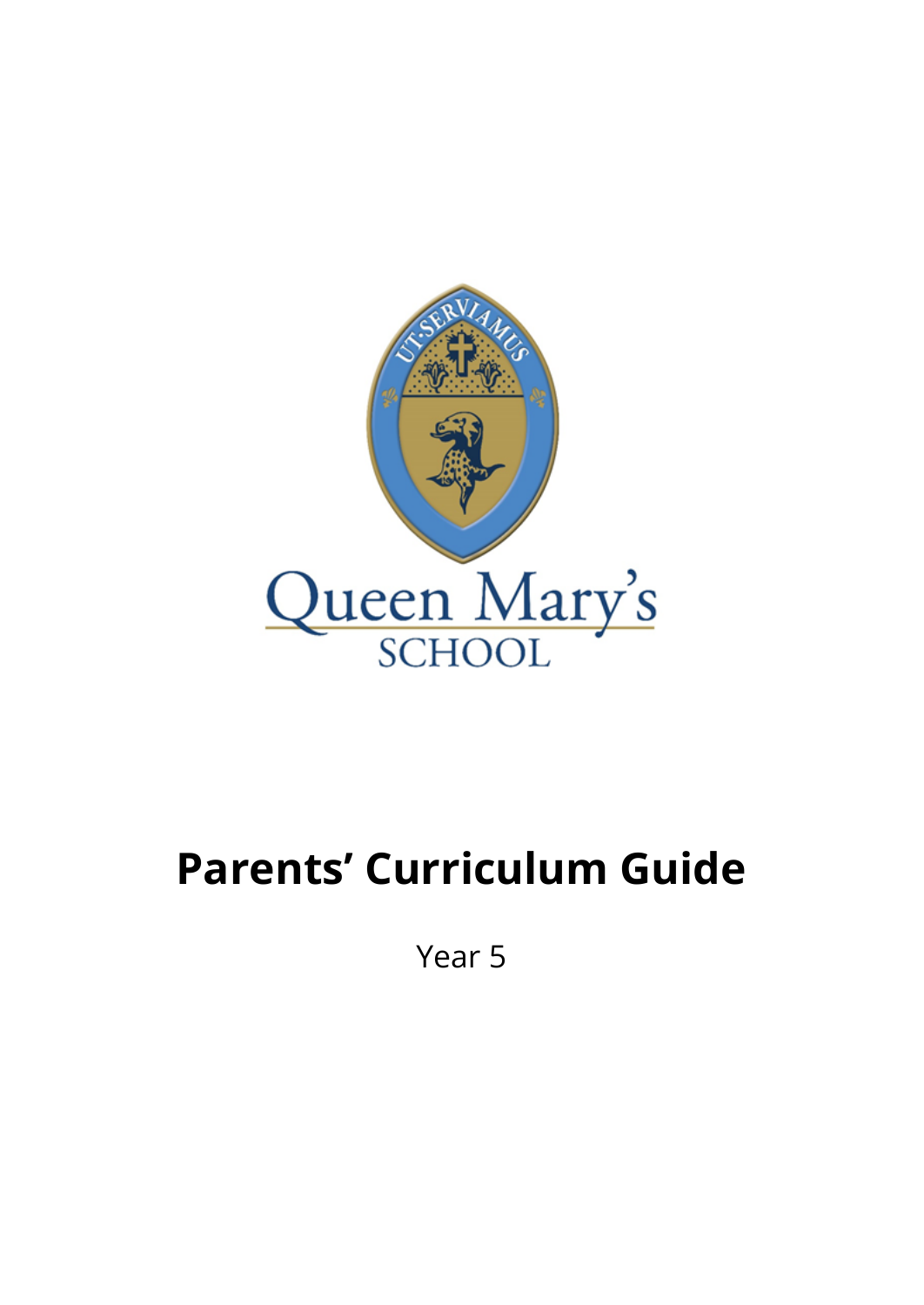## **Year 5 Curriculum**

This booklet is intended to inform you of the topics that will be covered this academic year. We hope that you will find this information useful and enable you to support your child's learning. We follow the National Curriculum and extend it with enrichment activities both within and outside the classroom.

## **English**

Ongoing skills include punctuation, spelling, grammar and independent and shared reading activities.

## **Maths**

As well as the topic areas listed below, there is an emphasis on mental maths and learning times tables.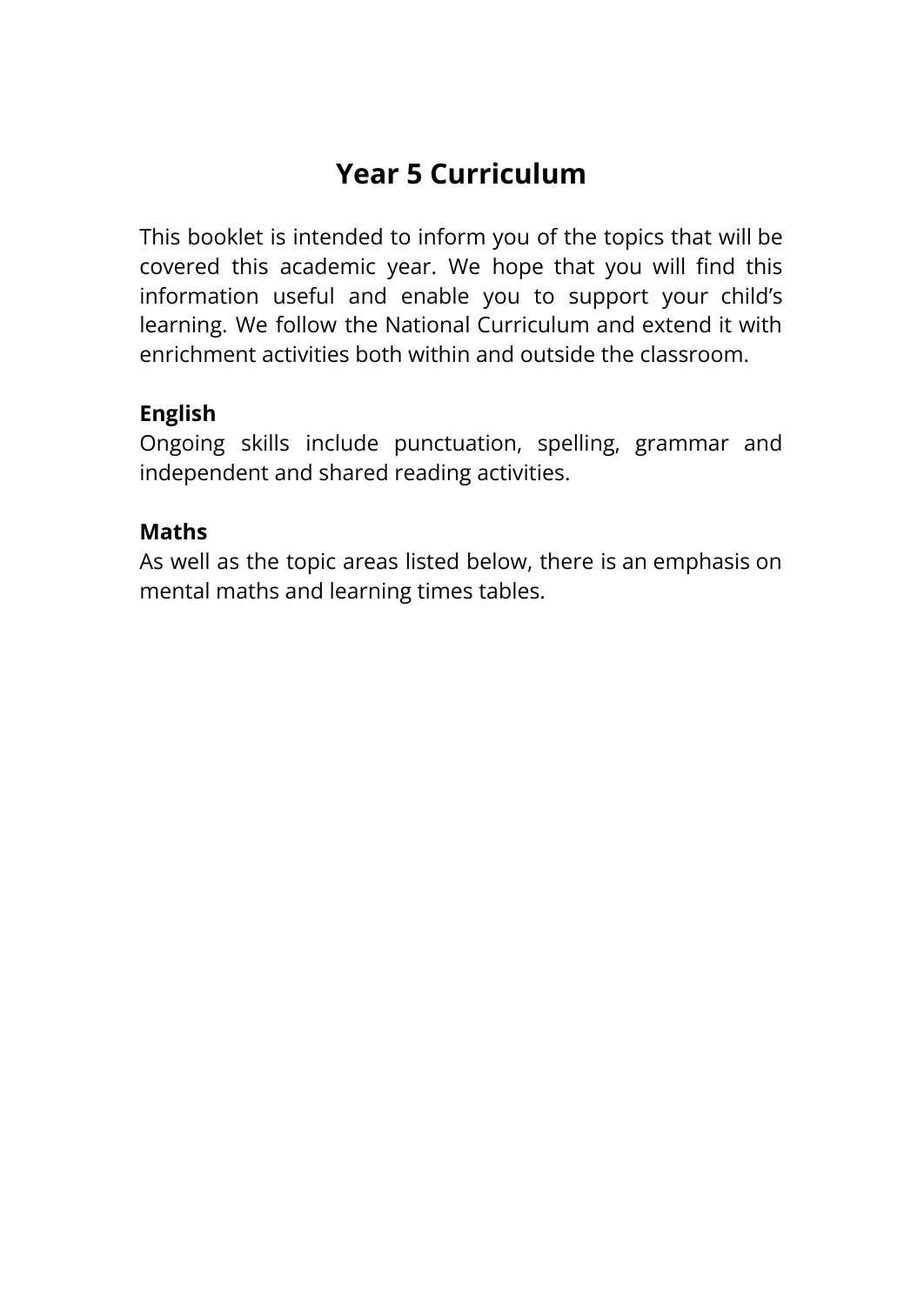| Year 5         | <b>Summer Term</b>                                                                                                                                  |
|----------------|-----------------------------------------------------------------------------------------------------------------------------------------------------|
| <b>Subject</b> | <b>Topics</b>                                                                                                                                       |
| <b>Maths</b>   | Decimals, including thousandths - place value,<br>ordering, rounding                                                                                |
|                | Percentages<br>Equivalent fractions, decimals and percentages<br>Geometry - Properties of 2D and 3D shapes<br>Measuring angles in degrees           |
|                | Measuring with a protractor                                                                                                                         |
|                | Drawing lines and angles accurately                                                                                                                 |
|                | Calculating lengths and angles in shapes                                                                                                            |
|                | Regular and irregular polygons                                                                                                                      |
|                | Translation of shapes                                                                                                                               |
|                | Reflection of shapes<br>Volume<br>Reading timetables                                                                                                |
| English        | Fiction:<br>considering stories from different characters'<br>perspectives.<br>writing: diary entries, persuasive argument,<br>recount and dialogue |
|                | Narrative poetry<br>• Using the poems of Charles Causeley & Ogden<br>Nash to explore poetic devices                                                 |
| Science        | • Summer 1- Earth and Space<br>Summer 2- Life cycles of animals                                                                                     |
| Geography      | • Summer $1 \& 2$ – Is fast fashion a problem?                                                                                                      |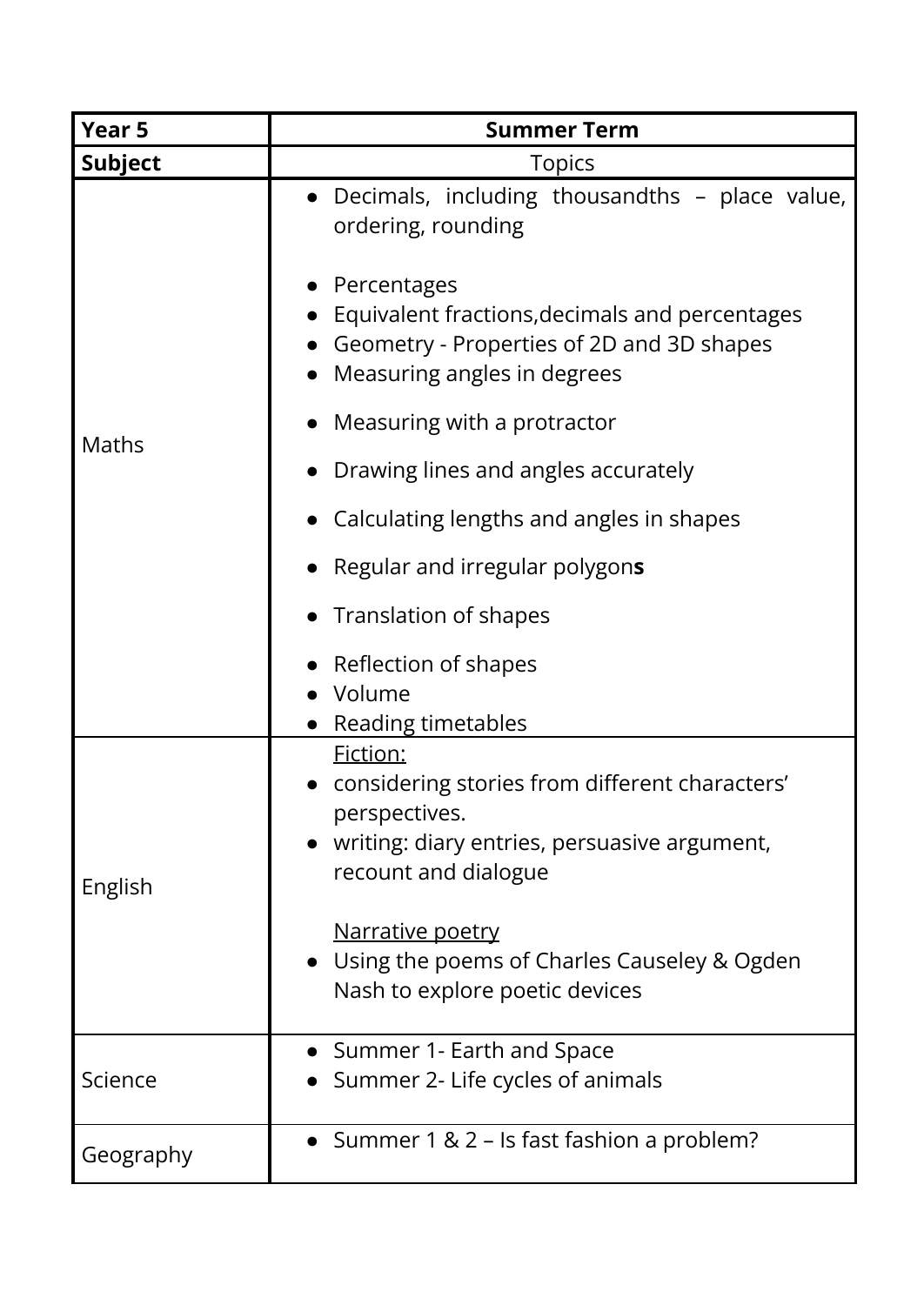| History                | • Summer 1& 2 - World War 1                                                                                                                                                                                                                                                                                                                                                                                                                                                                                                                             |
|------------------------|---------------------------------------------------------------------------------------------------------------------------------------------------------------------------------------------------------------------------------------------------------------------------------------------------------------------------------------------------------------------------------------------------------------------------------------------------------------------------------------------------------------------------------------------------------|
| French                 | Food and drink<br>Meals – likes and dislikes<br>Café vocabulary<br>Holidays                                                                                                                                                                                                                                                                                                                                                                                                                                                                             |
| $\mathsf{I}\mathsf{T}$ | • Summer 1- Sketch up 3D design<br><b>Summer 2- Animation</b>                                                                                                                                                                                                                                                                                                                                                                                                                                                                                           |
| Art/DT                 | <u>Art - The Impressionist Painters - Monet</u><br>We will be looking at and discussing a range of<br>Impressionist paintings. Some will show a<br>realistic rendering of objects in space, others will<br>take a different approach. Then we will look at<br>the different conventions of these artists and<br>their approaches to picture making. How have<br>artists been influenced by new ideas? Why might<br>artists want to take a different approach by not<br>describing space in a realistic manner? What<br>meaning is implied?<br><u>DT</u> |
|                        | Making Jubilee themed bunting.<br>Learning how to make breakfast recipes in the<br>first half<br>term before moving onto picnic items.<br>Improving sewing skills and confidence when<br>using the sewing machine. The girls will complete<br>their pencil case using a sewing machine and will<br>learn how to sew neatly using open seams and a<br>1.5cm seam allowance.                                                                                                                                                                              |
| <b>RS</b>              | • Should we forgive others?<br>What matters most to believers?                                                                                                                                                                                                                                                                                                                                                                                                                                                                                          |
| <b>PSHE</b>            | <b>Physical health and Mental wellbeing</b><br>Healthy sleep habits; sun safety; medicines,<br>vaccinations, immunisations and allergies.<br><b>Growing and changing</b>                                                                                                                                                                                                                                                                                                                                                                                |